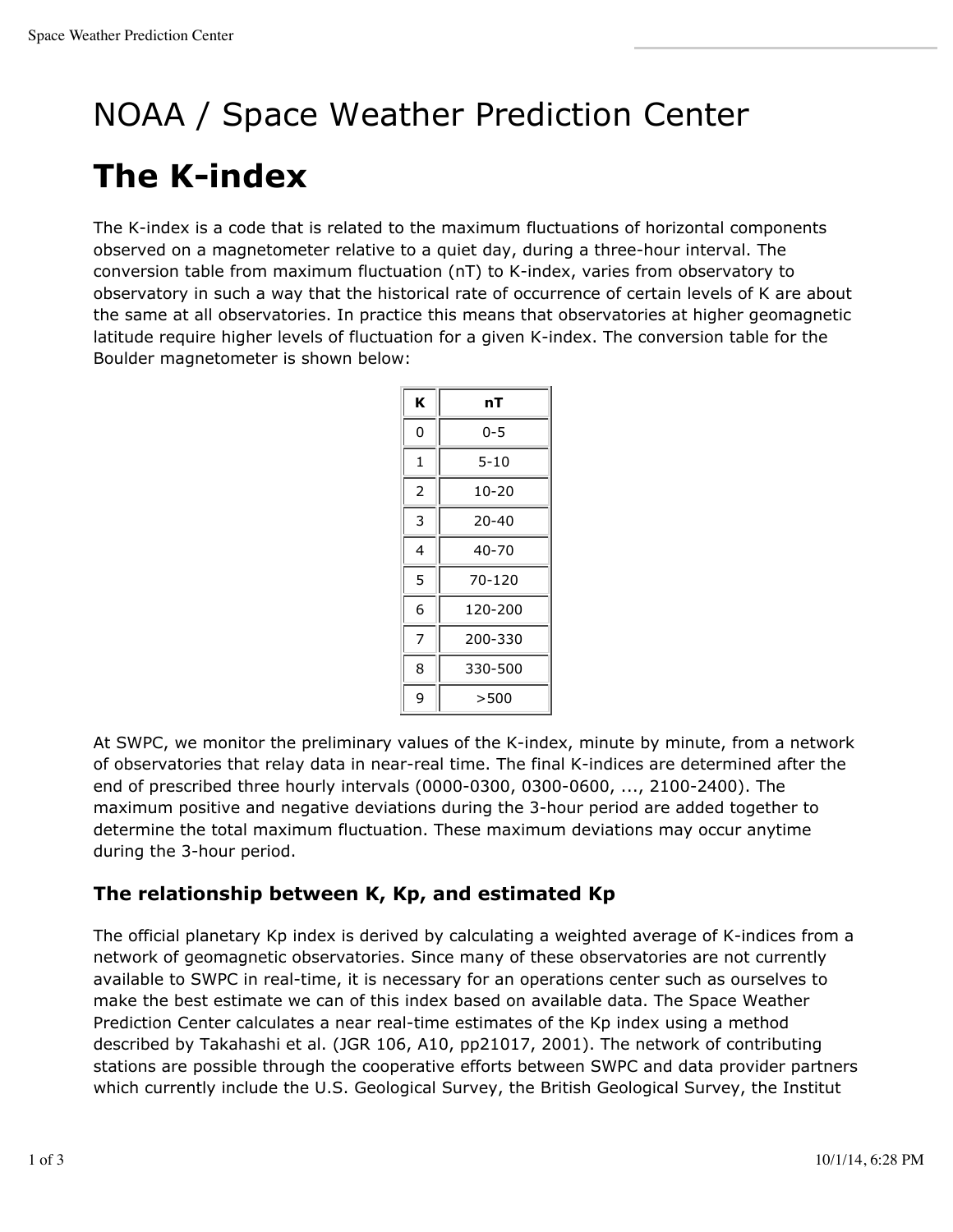de Physique du Globe de Paris, and the Korean Space Weather Center. Ongoing development work and negotiations are in progress which will augment the network to include contributions from the Geoscience Australia and the Geological survey of Canada.

Using minute-by-minute station K-indices, SWPC monitors the estimated Kp index in near real-time and issues alerts when thresholds are crossed. A complete description of SWPC alerts, watches and warnings are on the web pages: http://www.swpc.noaa.gov/alerts/.

In addition, the end-of-period NOAA estimated Kp index is used on our announcements and appears on our web site.

#### **The relationship between K and A**

The A-index was invented because there was a need to derive some kind of daily average level for geomagnetic activity. Because of the non-linear relationship of the K-scale to magnetometer fluctuations, it is not meaningful to take averages of a set of K indices. What is done instead is to convert each K back into a linear scale called the "equivalent three hourly range" a-index (note the lower case). The daily A index is merely the average of eight "a" indices. The following table illustrates the conversion between K and "a":

| κ              | a   |
|----------------|-----|
| 0              | 0   |
| 1              | 3   |
| $\overline{2}$ | 7   |
| 3              | 15  |
| 4              | 27  |
| 5              | 48  |
| 6              | 80  |
| 7              | 140 |
| 8              | 240 |
| 9              | 400 |

Thus, for example, if the K indices for the day were 3 4 6 5 3 2 2 1, the daily A index is the average of the equivalent amplitudes:

 $A = (15 + 27 + 80 + 48 + 15 + 7 + 7 + 3)/8 = 25.25$ 

#### **The relationship between the NOAA G-scale and Kp**

The Kp scale is a reasonable way to summarize the global level of geomagnetic activity, but it has not always been easy for those affected by the space environment to understand its significance. The NOAA G-scale was designed to correspond, in a straightforward way, to the significance of effects of geomagnetic storms. We use estimates of the planetary average Kp index in our operations to determine Geomagnetic Storm (NOAA Space Weather Scale) level,